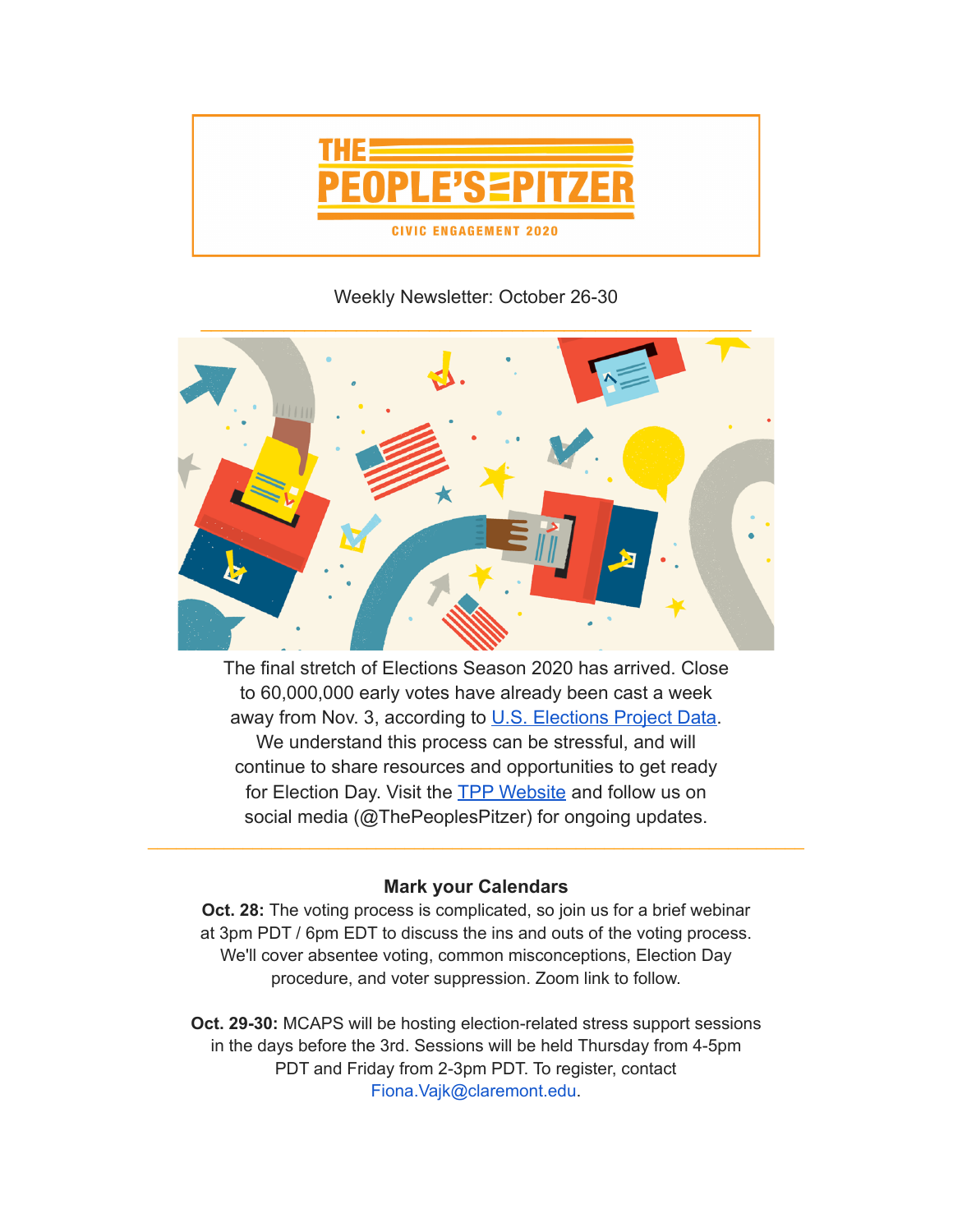**Oct. 30:** TPP is hosting our final bi-weekly meeting before the elections this Friday at 3:30pm PDT / 6:30pm EDT. Join us for a conversation about what to expect next week and how to continue fighting after the election.

Event Zoom Link: <https://pitzer.zoom.us/j/98836854156>

**Ongoing:** Sunrise Claremont Colleges is continuing to hold events for students to make change this election season. For more information, follow @sunriseclaremontcolleges on Instagram or contact sunriseclaremontcolleges@gmail.com, or Zoe Vavrek at zovavrek@students.pitzer.edu.

## **What's In a Conversation**

\_\_\_\_\_\_\_\_\_\_\_\_\_\_\_\_\_\_\_\_\_\_\_\_\_\_\_\_\_\_\_\_\_\_\_\_\_\_\_\_\_\_\_\_\_\_\_\_\_\_\_\_\_\_\_\_\_\_\_\_\_\_\_\_\_\_\_\_\_

Elections Season often brings with it a sense of partisanship and stress that makes conversations difficult. Despite this, the need for meaningful conversations is essential no matter what the time of year. Karin Tamerius, founder of the nonprofit Smart Politics, [advises](https://www.npr.org/2019/04/12/712277890/keeping-it-civil-how-to-talk-politics-without-letting-things-turn-ugly) finding common ground as quickly as possible and asking open-ended questions. Village Square founder and CEO Liz Joyner recommends leading with your experience and personal stance, saying that statistics are less effective in communicating political beliefs. And at the end of the day, it's always